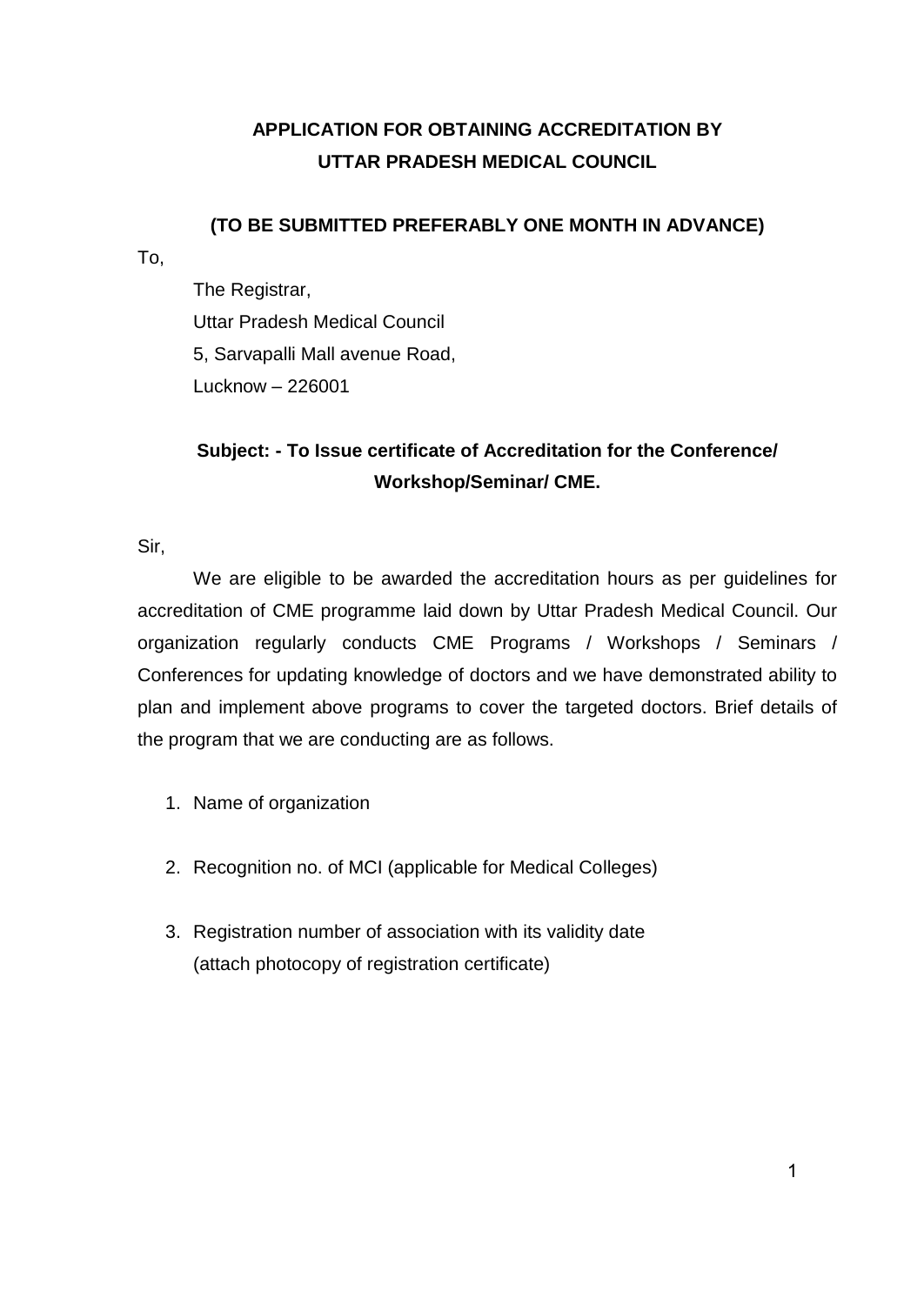- 4. Name and Medical registration number of organising secretary (attach photocopy of registration certificate)
- 5. Expected number of delegates
- 6. Place and year of last such programme conducted by the organization
- 7. Details of final scientific programme with duration of lectures / programme (attach separate sheet)
- 8. Date of Scientific programme
- 9. Venue of scientific programme (attach original brochure of final scientific programme)

I have thoroughly read and understood the accreditation procedure. I request you to issue certificate of accreditation for above mentioned programme.

Thanking you

Yours Sincerely,

**Signature** 

Name of the Organizing Secretary

Official Stamp

- **Note: 1**. Application should be made on official letter head of the Organization / Association.
	- **2**. Organizing Secretary shall be responsible for submitting all the documents.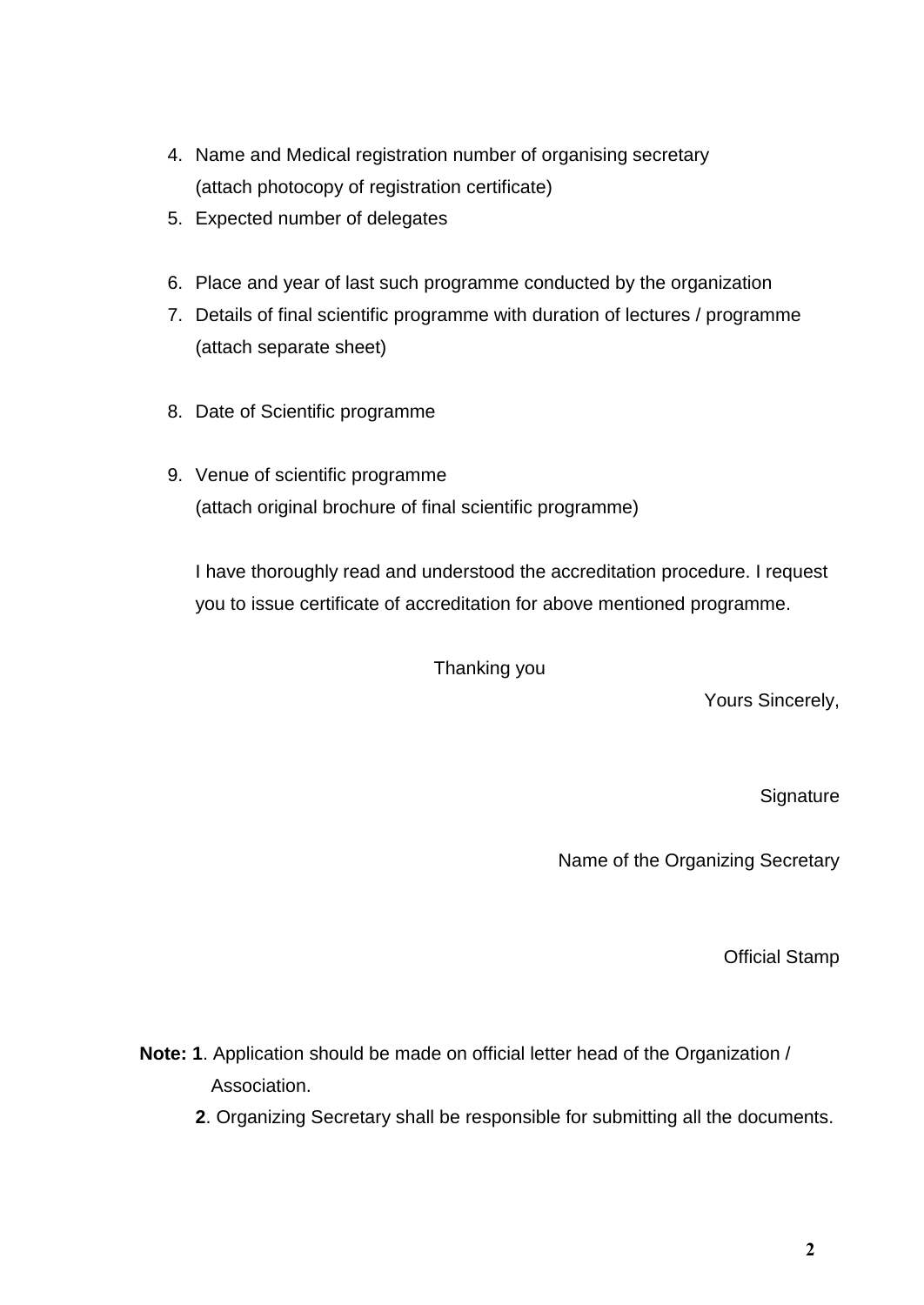#### **UNDERTAKING**

- 1. Course Contents including speaker's speech of the CME in the form of a CD will be made available to the UPMC within seven days after conclusion of the CME program.
- 2. Speakers are not sponsored by any pharmaceutical company or manufactures of medical/surgical equipments.
- 3. International faculty will be delivering lectures / Video presentation only. He or She shall not conduct any live demonstration on any patient without prior permission by competent authority.

**Signature** 

Name of the Organizing Secretary

Official Stamp